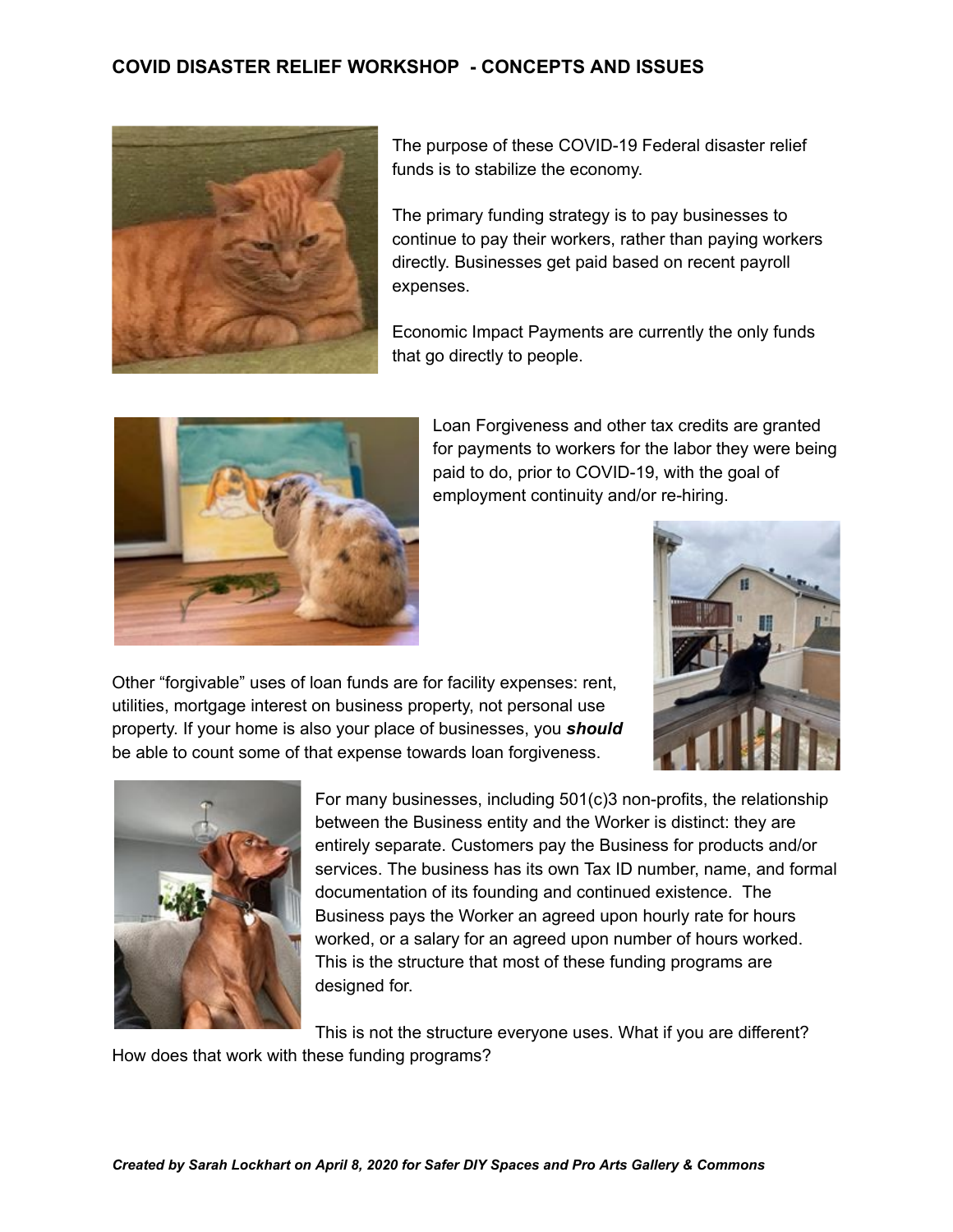# **COVID DISASTER RELIEF WORKSHOP - CONCEPTS AND ISSUES**

# **Alternate Business - Worker Relationship Structures**



## **Worker-Owned Partnership or Cooperative (unincorporated)**

The Business is owned and operated by multiple workers who get paid for their labor by the business

Issues: Are the worker/owners paid as employees or as contractors? Are payments reported for tax purposes? Is there a formal partnership agreement?



### **Sole Proprietor / Self-Employed**

The Business and worker are one and the same

Issues: amount of loan eligibility; mixed business/personal use of facilities; under-reporting income for tax purposes; creative and/or minimalist record-keeping and documentation of business income and expense



### **Informally Organized Group**

There is no official business entity.

Issues: loan eligibility, bank accounts and legal contracts (e.g. leases), are often in one member's name and associated with that individual; creative and/or minimalist record-keeping and documentation of business income and expense